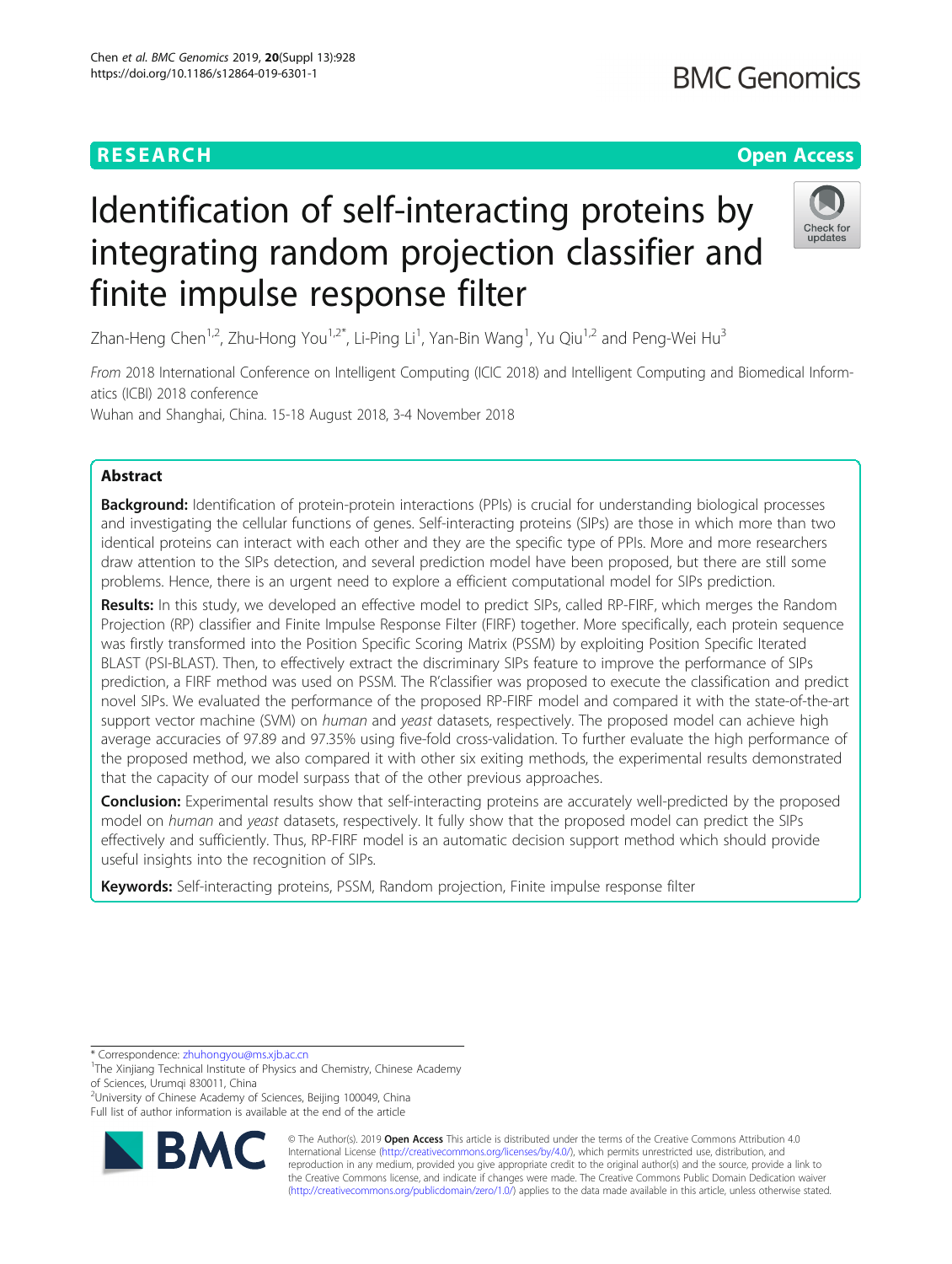## Background

Protein is a significant component of all cells and tissues of an organism. It is organic macro-molecule or large biological molecule, comprising of many amino acids with different length. It is the basic material of life and the main undertaker of life activity. A number of proteins often associate with their partner or other proteins which is called protein-protein interactions (PPIs) [[1\]](#page-8-0). Self-interacting proteins (SIPs) is a particular type of PPIs, where can interact in terms of duplicate their own genes. SIPs occupy an important role in cellular functions and cellular signal transduction. The majority of chemical reactions occur in living systems which mainly depend on the activity of enzymes. Its essence is a large of protein self-interactions. But it exists a certain difficulty for researchers to discover whether protein can interact with each other or not. The functionality of protein refers to that it could handle the transport of ions and small molecules across cell membranes, depends on their homo-oligomers [\[2](#page-8-0)]. In particular, homooligomerization can also contribute proteins to compose large structures with increasing error control during synthesis and without increasing genome size [[3](#page-8-0)]. From the past years, many researchers elucidated the overall properties of proteins. Ispolatov et.al discovered that the average homodimers of SIPs is more than double the total amount of non-SIPs in the protein interaction networks (PINs) [[4\]](#page-8-0). It is crucial for clarifying the function of SIPs to further understand the regulation of protein function and comprehend whether protein can interact with each other, so that we can better comprehend the mechanism of disease [\[5](#page-8-0)]. Liu et al analyzed the properties of SIPs from various aspects information, and applied a logistic regression framework to develop a SIPs prediction model by integrating multiple features [\[6](#page-8-0)]. Hence, SIPs will help to improve the stability and prevent the denaturation of a protein via reducing its surface area [\[7](#page-8-0)].

So far, a large number of previous methods on the PPIs detection have been proposed [\[8](#page-8-0)–[10\]](#page-8-0). For instance, Zhang et al. summarized all sorts of computational methods based on their present knowledge, and proposed an algorithm which integrates structural information with other functional clues [[11](#page-8-0)]. Zou et al. presented a novel fingerprint features and dimensionality reduction strategy for predicting TATA binding proteins, which could improve the prediction accuracy [\[12](#page-8-0)]. Hamp et al. introduce a new technique to predict PPIs based on evolutionary profiles and profile-kernel support vector machine [\[13](#page-8-0)]. Wan et al. exploited an ensemble multi-label classifier for human protein subcellular location prediction with imbalanced protein source [\[14](#page-8-0)]. Song et al. designed a predictor to identify DNA-binding proteins based on unbalanced classification [\[15\]](#page-8-0). Sylvain et al. put forward a new PPIs Prediction Engine named PIPE, which is capable of predicting PPIs for any target pair of the yeast Saccharomyces cerevisiae proteins from their original structure and without any additional information [[16](#page-8-0)]. Xia et al. presented a sequence-based multi-classifier system that employed autocorrelation descriptor to code an interaction protein pair and chose rotation forest as classifier to infer PPIs [[17](#page-8-0)]. Li et al. provide a scored human PINs with several-fold more interactions and better functional biological relevance than comparable resources by the means of data integration and quality control [[18\]](#page-8-0).

However, these approaches could be applied to detect PPIs well [[19](#page-8-0)], but they are not good enough to predict SIPs. Mainly exist in terms of following points: (1) In essence, they also have certain limitations that take the correlation between protein pairs into account for SIPs detection, for example co-expression, co-localization and co-evolution. Nevertheless, these info are of no use for SIPs. (2) The datasets applied to predict PPIs are different from those of SIPs, the datasets of the former are balanced and those of the latter are unbalanced. (3) Besides, prediction of PPIs datasets have no PPIs between same partners. In virtue of reasons, these computational approaches are not suitable for predicting SIPs. Hence, It is becoming more and more significant to exploit an effective calculation method to predict SIPs.

In this paper, we put forward a random projection (RP) bind with Finite Impulse Response Filter (FIRF) model for predicting SIPs from protein sequence information. Furthermore, the main ideas of our raised method includes the following four aspects: (1) The PSI-BLAST could be exploited to convert each protein sequence to a Position Specific Scoring Matrix (PSSM); (2) Employing Finite Impulse Response Filter (FIRF) method to calculate the eigenvalues from protein sequences on a PSSM; (3) To reduce the dimension of feature values which obtained from WT method by applying the Principal Component Analysis (PCA) technique, and removed the noise features from the data, thus the pattern in the data is discovered; (4) RP classifier is applied to build a training set on which the classifiers will be trained. More specifically as follows: first of all, the PSSM of each protein sequence is converted into a 400-dimensional feature vector by employing FIRF method to extract helpful information; then, to remove the influence of noise, we reduced the dimension from 400 to 300 by applying PCA method; At last, realized classification on yeast and human datasets by relying on RP classifier. The experimental results show that this method outperforms the SVM-based method and other previous methods. It is revealed that the presented method is suitable and perform well for predicting SIPs.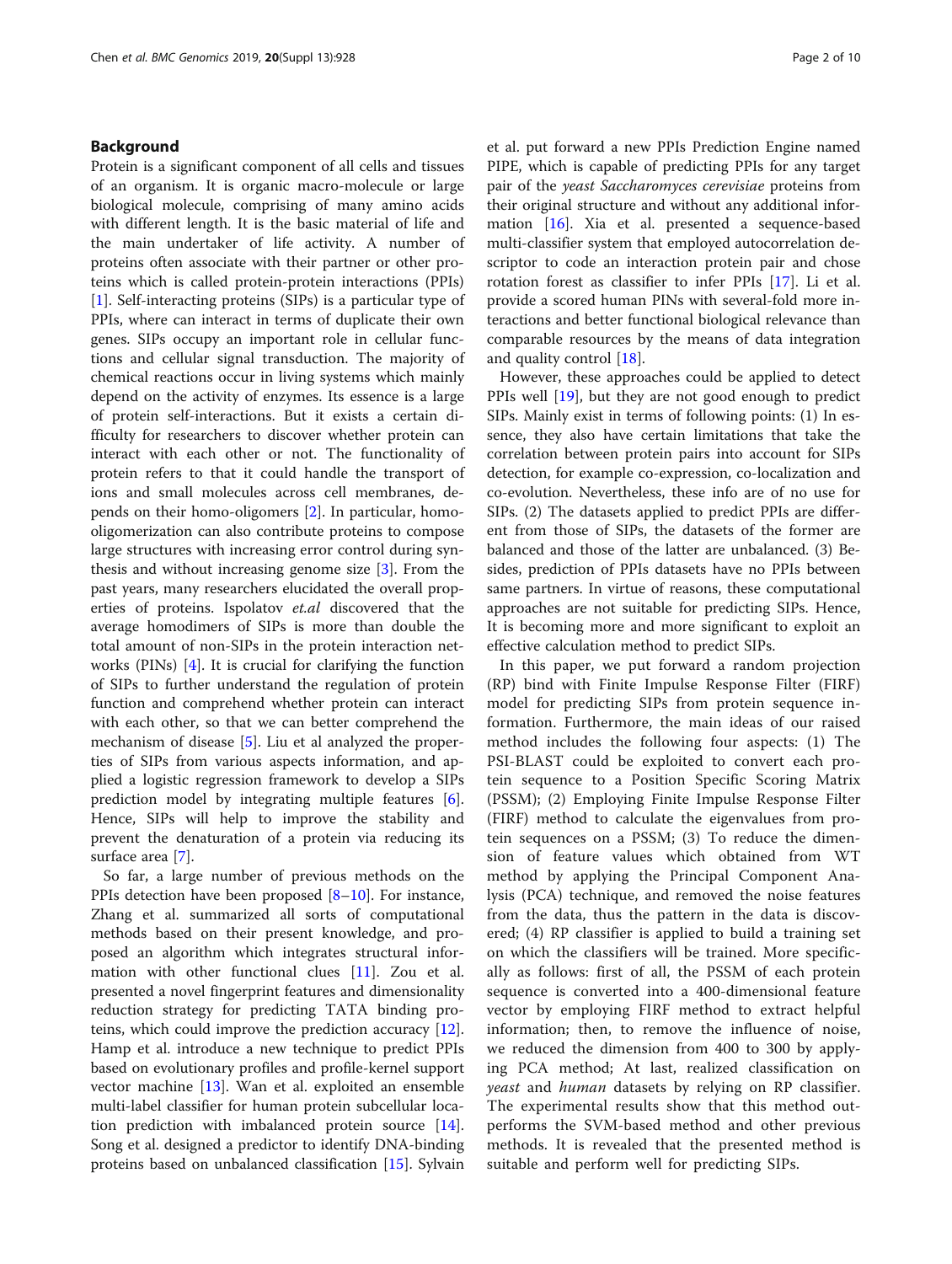### Results and discussion

#### Five-fold cross-validation on human and yeast datasets

The performance of the proposed method is estimated on the human and yeast datasets. Aiming at the fairness and over-fitting problems, we repeated the experiment five times on the two same datasets, termed five-fold cross validation. Further, described it in details, we split the human dataset which was mainly composed of characteristic values into five non-overlapping pieces, and four parts was randomly chosen as training set and selected the remaining characteristic values as independent test set. Then, we can obtain the results by repeating five times to test our model. To illustrate the rationality, toughness and stability of our algorithm, we also implemented the method of RP-FIRF on the yeast dataset.

To guarantee impartiality and objectivity of the test, the parameters for human and yeast datasets should be set in the same way. In our task, we obtained the better result by adjusting the diverse parameters of RP classifier constantly. Thus, we set the number of blocks  $B1 = 10$ for independent projections to classify the training and test sets, the size of each block was carefully chosen as  $B2 = 30$ , and then applying the K-Nearest Neighbor (KNN) base classifier and the leave-one-out test error estimate, where  $k = seq$  (1, 30, by = 8).

Afterwards, we test our RP-FIRF prediction method on the two mentioned datasets, and got the results of the two datasets based on 5-fold cross-validation are discovered in Tables 1 and 2. From the Table 1, the data is observed that our proposed method exhibited the five outcomes of average Accuracy (Acc), Sensitivity (Sen), Precision (PE), and Matthews correlation coefficient (MCC) of 97.89, 74.46, 100.00, and 85.31% on human dataset and the standard deviations of them of 0.17, 2.18, 0.00, and 1.29%, respectively. Similarly, we can get the results in Table 2 by running experiment on yeast dataset, the average Accuracy is 97.35%, average Sensitivity is 77.03%, average Precision is 99.62%, and average MCC is 86.31% and the standard deviations of them of 0.15, 1.17, 0.52, and 0.79%, respectively.

As mentioned above, It is apparent that our method can receive good effect of SIPs detection because of the appropriate feature extraction and classifier. The

Table 1 Results measured by RP-FIRF method on human dataset with 5-fold cross-validation

| Testing set | Acc (%)        | Sen (%)        | PE (%)          | <b>MCC (%)</b>   |
|-------------|----------------|----------------|-----------------|------------------|
|             | 98.10          | 76.84          | 100.00          | 86.77            |
| 2           | 97.76          | 74.51          | 100.00          | 85.28            |
| 3           | 97.70          | 71.63          | 100.00          | 83.59            |
| 4           | 98.01          | 73.05          | 100.00          | 84.57            |
| 5           | 97.87          | 76.28          | 100.00          | 86.34            |
| Average     | $97.89 + 0.17$ | $74.46 + 2.18$ | $100.00 + 0.00$ | $85.31 \pm 1.29$ |

Table 2 Results measured by RP-FIRF method on yeast dataset with 5-fold cross-validation

| Testing set    | Acc(%)           | Sen (%)          | PE (%)           | <b>MCC (%)</b>   |  |
|----------------|------------------|------------------|------------------|------------------|--|
| 1              | 97.43            | 78.01            | 99.10            | 86.65            |  |
| $\mathfrak{D}$ | 97.35            | 77.08            | 100.00           | 86.51            |  |
| 3              | 97.35            | 75.57            | 99.00            | 85.22            |  |
| $\overline{4}$ | 97.51            | 78.32            | 100.00           | 87.28            |  |
| 5              | 97.11            | 76.16            | 100.00           | 85.87            |  |
| Average        | $97.35 \pm 0.15$ | $77.03 \pm 1.17$ | $99.62 \pm 0.52$ | $86.31 \pm 0.79$ |  |

presented feature extraction technique plays a critical part in enhancing the calculation accuracy. The specific reasons can be summed up in the following three aspects: (1) PSSM could describe the protein sequence in the form of numerical values. It can be employed to find an amino acid that matches a specific location to give the score in a target protein sequence. Not only can it represents the information of protein sequence, but also it preserves helpful enough information as much as possible. Accordingly, A PSSM contains almost the whole information of one protein sequence for detecting SIPs. (2) Finite impulse response filter (FIRF) feature extraction method of protein sequence can further optimize the performance of our proposed model. (3) To drop the negative influence of noise, PCA was employed to reduce the dimension of data on the condition of the integrity of FIRF feature vector, thus the helpful information in the data will be mined. In a few words, experimental results revealed that our RP-FIRF model is extreme fit for SIPs prediction.

# Compare our proposed model with the SVM-based method

Although the RP-FIRF model achieved accuracy more than 90%, It still needs further test and verify the effectiveness of our presented model. From the point of classification, support vector machine (SVM) is a generalized linear classifier. The SVM-based method has been widely known in many fields of scientific research. Therefore, it's necessary to compare the prediction accuracy of our RP-FIRF model with the SVM-based method by using the same eigenvalues based on the two above mentioned datasets. We mainly employed the LIBSVM packet tool [[20\]](#page-8-0) to implement classification in the experiment. Our first task was to adjust the main parameters of SVM classifier. A radial basis function (RBF) was chosen as the kernel function, and then the two parameters of RBF were adjusted via a grid search algorithm, which were set  $c = 0.6$  and  $g = 0.02$ .

As is shown in Tables [3](#page-3-0) and [4,](#page-3-0) we trained and compared the RP-FIRF model with SVM-based model on yeast and human datasets by employing 5-fold cross-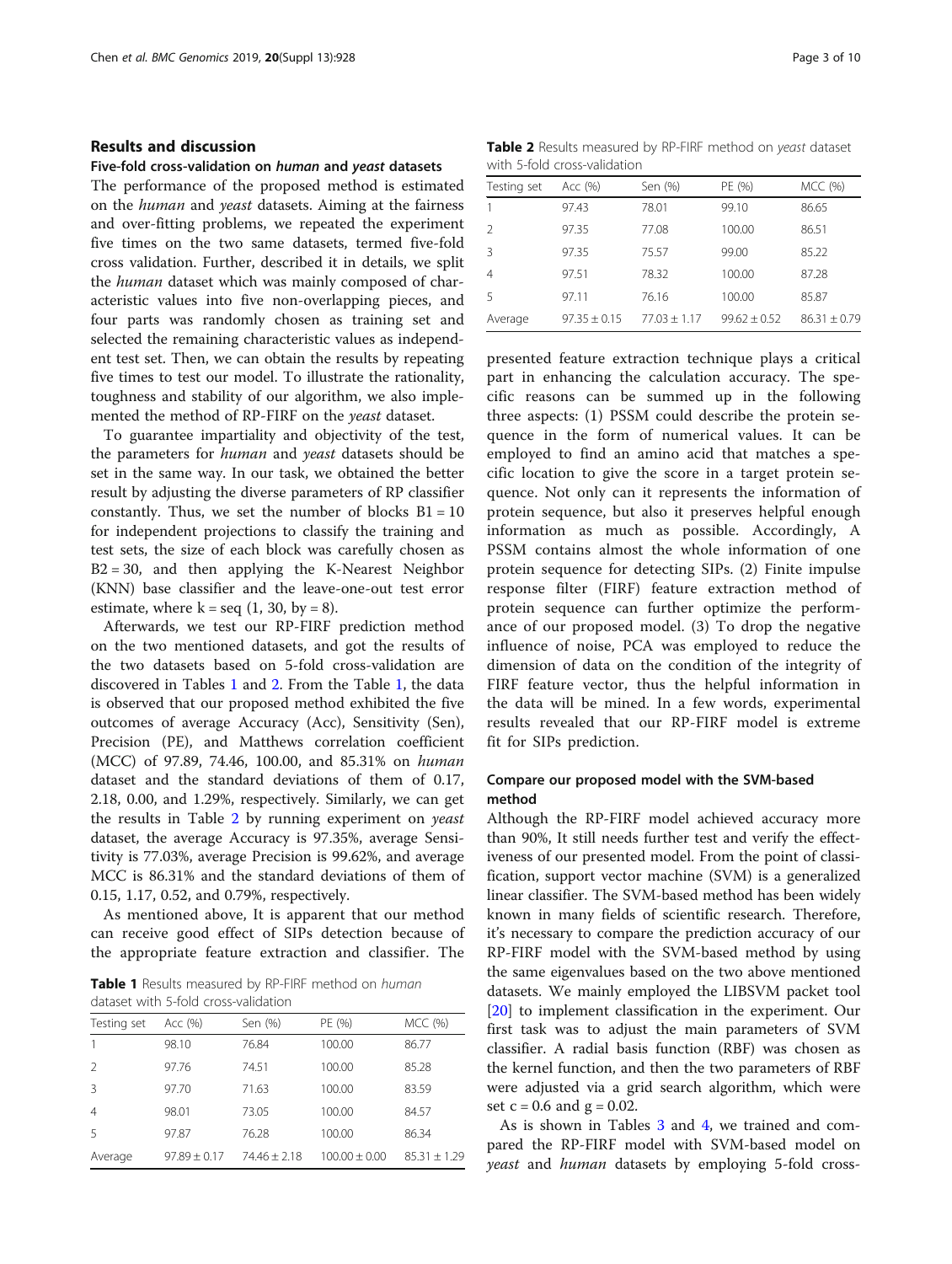<span id="page-3-0"></span>Table 3 Comparison results of RP and SVM with FIRF feature vectors on yeast dataset

| Testing set         | Acc (%)          | Sen (%)           | PE (%)            | MCC (%)           |  |
|---------------------|------------------|-------------------|-------------------|-------------------|--|
| $SVM + PSSM + FIRF$ |                  |                   |                   |                   |  |
| 1                   | 92.36            | 32.62             | 100.00            | 54.81             |  |
| 2                   | 89.15            | 6.25              | 100.00            | 23.59             |  |
| 3                   | 94.21            | 45.04             | 100.00            | 65.04             |  |
| 4                   | 93.65            | 44.76             | 100.00            | 64.62             |  |
| 5                   | 92.21            | 35.76             | 100.00            | 57.31             |  |
| Average             | $92.32 \pm 1.96$ | $32.89 \pm 15.86$ | $100.00 \pm 0.00$ | $53.07 \pm 17.08$ |  |
| $RP + PSSM + FIRF$  |                  |                   |                   |                   |  |
| 1                   | 97.43            | 78.01             | 99.10             | 86.65             |  |
| 2                   | 97.35            | 77.08             | 100.00            | 86.51             |  |
| 3                   | 97.35            | 75.57             | 99.00             | 85.22             |  |
| $\overline{4}$      | 97.51            | 78.32             | 100.00            | 87.28             |  |
| 5                   | 97.11            | 76.16             | 100.00            | 85.87             |  |
| Average             | $97.35 \pm 0.15$ | $77.03 \pm 1.17$  | $99.62 \pm 0.52$  | $86.31 \pm 0.79$  |  |

validation respectively. The data from Table 3 can be displayed that the mean of Accuracy, the mean of Sensitivity, the mean of Precision, and the mean of MCC from SVM classifier are 92.32, 32.89, 100.00, and 53.07% on yeast dataset, respectively. However, the RP-FIRF method reached 97.35% average Accuracy, 77.03% average Sensitivity, 99.62% average Precision, and 86.31% average MCC on yeast dataset. Equally, the data from Table 4 can be shown that the average Accuracy, the average Sensitivity, the average Precision, and the average MCC of SVM classifier are 96.21, 54.44, 100.00, and 72.30% on human dataset. Nevertheless, the proposed

Table 4 Comparison results of RP and SVM with FIRF feature vectors on human dataset

| Testing set         | Acc $(% )$       | Sen (%)          | PE (%)            | <b>MCC</b> (%)   |
|---------------------|------------------|------------------|-------------------|------------------|
| $SVM + PSSM + FIRF$ |                  |                  |                   |                  |
| 1                   | 96.32            | 55.09            | 100.00            | 72.78            |
| $\mathfrak{D}$      | 95.94            | 53.92            | 100.00            | 71.85            |
| 3                   | 96.37            | 55.32            | 100.00            | 72.95            |
| 4                   | 96.78            | 56.25            | 100.00            | 73.73            |
| 5                   | 95.66            | 51.60            | 100.00            | 70.18            |
| Average             | $96.21 \pm 0.43$ | $54.44 \pm 1.79$ | $100.00 \pm 0.00$ | $72.30 \pm 1.36$ |
| $RP + PSSM + FIRF$  |                  |                  |                   |                  |
| 1                   | 98.10            | 76.84            | 100.00            | 86.77            |
| 2                   | 97.76            | 74.51            | 100.00            | 85.28            |
| 3                   | 97.70            | 71.63            | 100.00            | 83.59            |
| 4                   | 98.01            | 73.05            | 100.00            | 84.57            |
| 5                   | 97.87            | 76.28            | 100.00            | 86.34            |
| Average             | $97.89 \pm 0.17$ | $74.46 \pm 2.18$ | $100.00 \pm 0.00$ | $85.31 \pm 1.29$ |

model achieved 97.89% average Accuracy, 74.46% average Sensitivity, 100.00% average Precision, and 85.31% average MCC on human dataset. Stated thus, it is clear that the overall prediction results of RP classifier are much better than those of SVM classifier.

Meanwhile, receiver operating characteristic (ROC) curves was applied to analysis the binary classification system (the outcome results only have two categories), was widely applied in many fields such as bioinformatics [[21\]](#page-8-0), forecasting of natural hazards [\[22](#page-8-0)], machine learning [[23\]](#page-8-0), data mining [[24](#page-8-0)] and so on. Therefore, we also used ROC curves to measure the comprehensive index between sensitivity and specificity continuous variable. The area under curves (AUC) could be shown the discriminating capability of the classifier. The closer the top-left corner of the curve is, the higher the prediction accuracy is. Otherwise, the lower the diagnosis result is. In other words, The larger the AUC, the stronger the capability of discernment.

From Fig. [1,](#page-4-0) we plotted the ROC curves by making a comparison between RP and SVM on human dataset, it is clearly that the AUC of SVM classifier is 0.7754 and that of RP classifier is 0.8842. Plots of the RP and SVM classifier on yeast dataset in the ROC space are plot in Fig. [2,](#page-4-0) it is sharply that the AUC of SVM classifier is 0.6631 and that of RP classifier is 0.8896. Anyhow, we demonstrate that the AUC of RP classifier is also significantly larger than that of SVM classifier. So the RP method is an accurate and robust technique for SIPs detection.

# Measure our proposed model against other previous methods

In the process of practice, we measured the quality of proposed model named RP-FIRF with other existing methods based on the two above mentioned datasets to further testify that our approach could obtain better results. We listed a clear statement of account in Tables [5](#page-5-0) and [6](#page-5-0), which are the comparison results on the two datasets. From Table [5,](#page-5-0) it is obvious that the RP-FIRF model achieved the highest average accuracy of 97.35% than the other six methods (range from 66.28 to 87.46%) on yeast dataset. At the same instant, it is clear to see that the other six methods got lower MCC (range from 15.77 to 28.42%) than our proposed model of 86.31% on the same dataset. In exactly the same way, from Table [6](#page-5-0), the overall results of our prediction approach is also outperform the other six methods on human dataset. To make a summary of it, we measured our RP-FIRF model against with the other six approaches on yeast and human datasets respectively, the prediction accuracy of the overall experimental results can be improved. This fully illustrates that a good feature extraction tool and a suitable classifier is very important for predicting model. It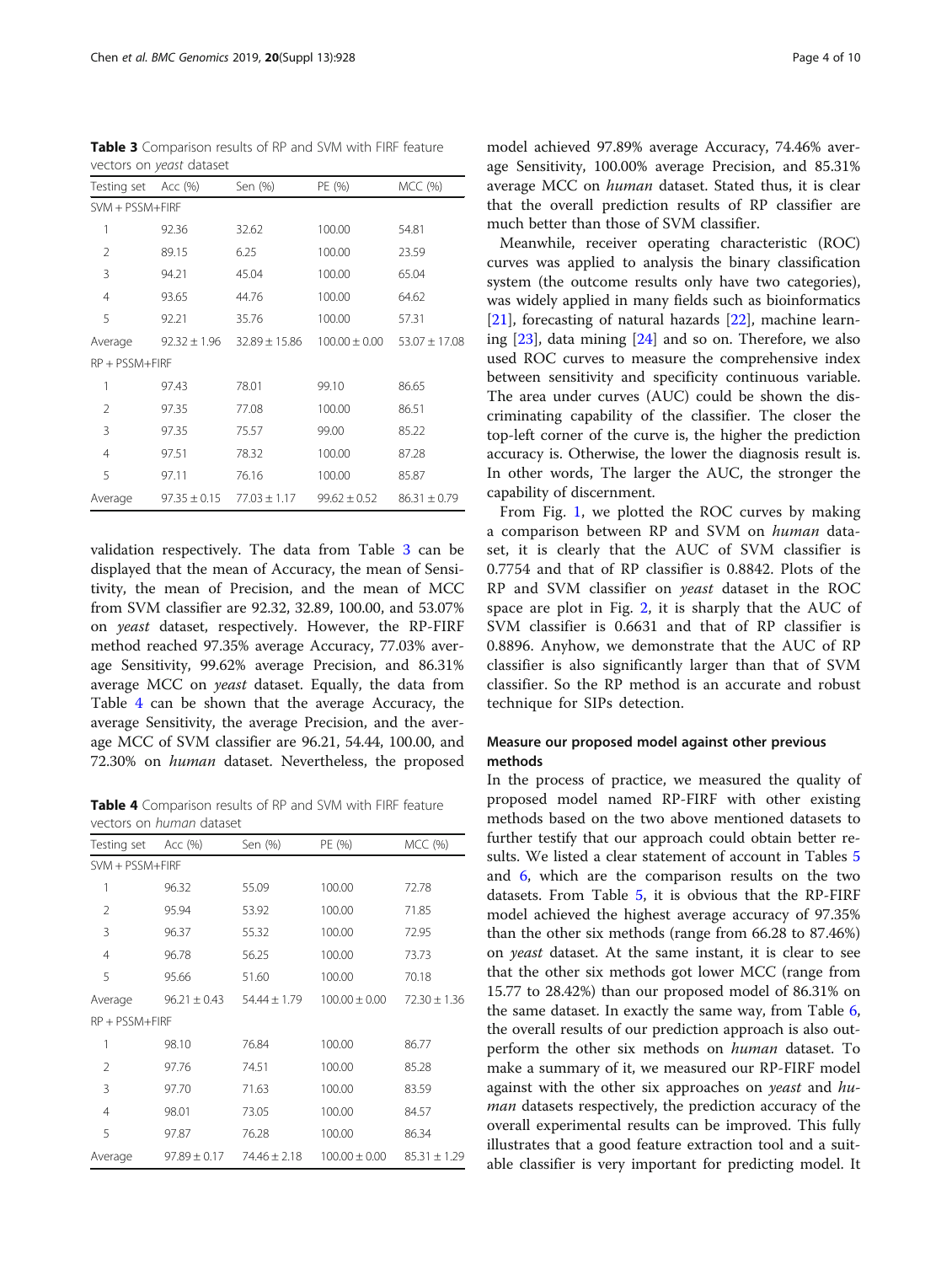<span id="page-4-0"></span>

is further illustrated that our method is superior to the other six approaches and quite suitable for SIPs preditcion.

# Conclusion

In the study, a machine learning model was put forward to predict SIPs which based on protein primary sequence. This model was developed by combining Finite Impulse Response Filter with Random Projection classifier, which was termed RP-FIRF. The mainly improvements for this method are attributable to the following aspects: (1) A reasonable representative method FIRF is used to effectively extract the discriminary features, which can process and analyze protein sequence data well. (2) The RP classifier is strongly suitable for predicting SIPs, and a high recognition accuracy can be obtained. The experimental results measured by the presented model on yeast and human datasets revealed that the performance of RP method is significantly better than that of the SVM-based method and other six previous methods. It fully shows that the integration of FIRF method with RP classifier is able to significantly improve the accuracies of SIPs prediction. Overall, we have predicted a reliable set of SIPs suitable for further computational as well as experimental analyses. For the future research, there will be more and more effective feature extraction methods and machine learning approaches exploited for detecting SIPs.

# Materials and methodology

### **Datasets**

In our study, we constructed the datasets mainly derived from the UniProt database [[29\]](#page-8-0) which contains 20,199 curated human protein sequences. There are many different types of resources such as DIP [\[30](#page-8-0)],

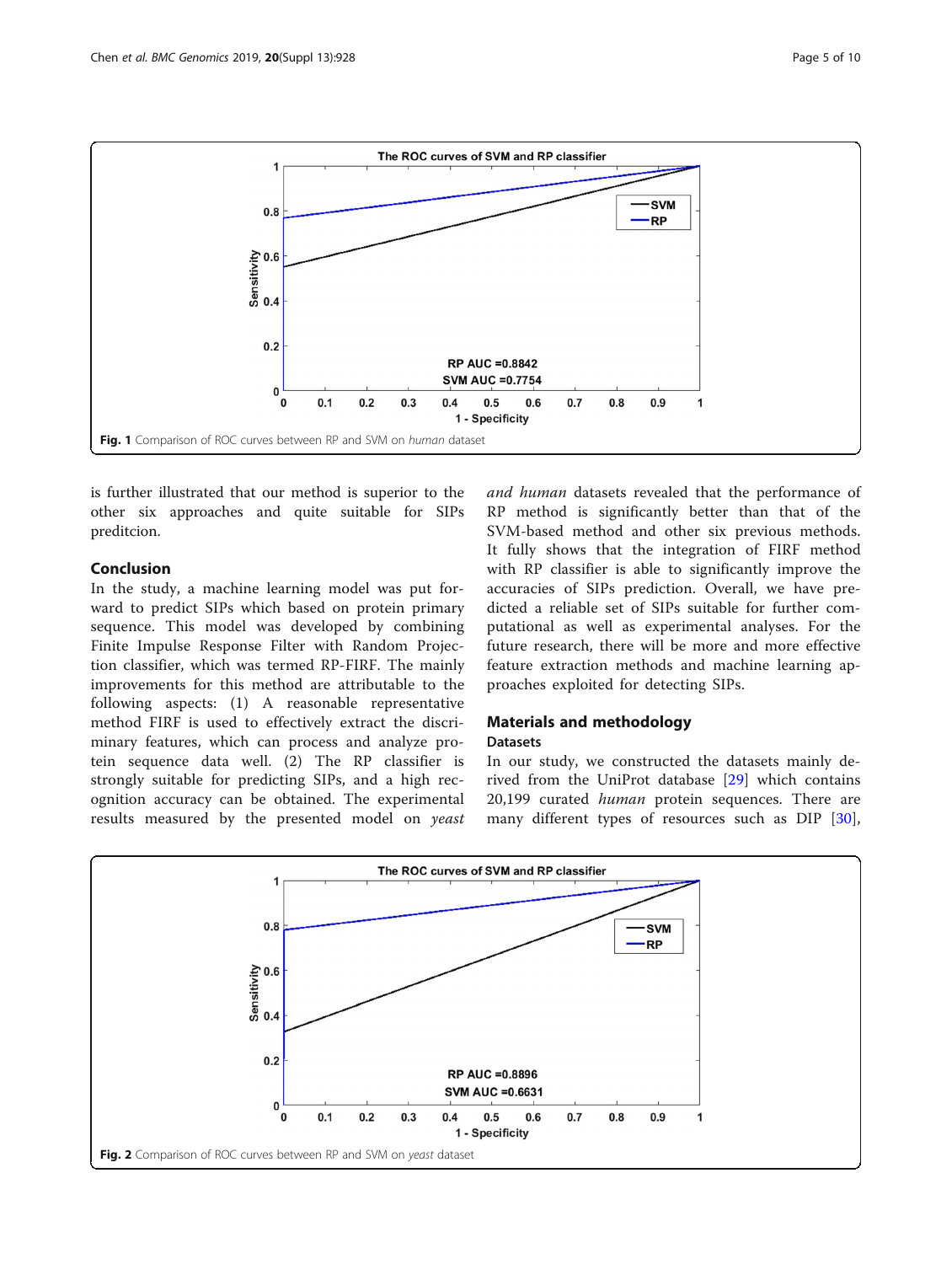<span id="page-5-0"></span>Table 5 Performance results between RP-FIRF model and the other methods on yeast dataset

| Model                   | Acc (%) | Sp(%) | Sen (%) | <b>MCC (%)</b> | AUC    |
|-------------------------|---------|-------|---------|----------------|--------|
| SLIPPER <sub>[6]</sub>  | 71.90   | 72.18 | 69.72   | 28.42          | 0.7723 |
| DXECPPI <sub>[25]</sub> | 87.46   | 94.93 | 29.44   | 28.25          | 0.6934 |
| PPlevo <sup>[26]</sup>  | 66.28   | 87.46 | 60.14   | 18.01          | 0.6728 |
| LocFuse [27]            | 66.66   | 68.10 | 55.49   | 15.77          | 0.7087 |
| <b>CRS [28]</b>         | 72.69   | 74.37 | 59.58   | 23.68          | 0.7115 |
| <b>SPAR [28]</b>        | 76.96   | 80.02 | 53.24   | 24.84          | 0.7455 |
| Proposed method         | 97.35   | 99.96 | 77.03   | 86.31          | 0.8896 |

BioGRID [[31\]](#page-8-0), IntAct [[32\]](#page-8-0), InnateDB [[33](#page-8-0)] and MatrixDB [\[34](#page-8-0)], we can get the PPIs related information from them. In relational databases, we mainly set up the datasets for SIPs which embodies two identical interacting protein sequences and whose type of interaction was characterized as "direct interaction". Based on that, we can construct the datasets for the experiment by applying 2994 human self-interacting protein sequences.

For the 2994 human SIPs, we need to single out the datasets for the experiment and assess the performance of the RP-FIRF model, which mainly includes three steps  $[28]$  $[28]$ : (1) If the protein sequences which may be fragments, we will remove it and retain the length of protein sequences between 50 residues and 5000 residues from all the human proteome; (2) To build up the positive dataset of human, we formed a high-grade SIPs data which should meet one of the following conditions: (a) the self-interactions were revealed by at least one smallscale experiment or two sorts of large-scale experiments; (b) the protein has been announced as homo-oligomer (containing homodimer and homotrimer) in UniProt; (c) it has been reported by more than two publications for self-interactions; (3) For the *human* negative dataset, we removed the whole types of SIPs from all the human proteome (contains proteins annotated as 'direct interaction' and more extensive 'physical association') and SIPs detection in UniProt database. To sum it up, we

Table 6 Performance results between RP-FIRF model and the other methods on human dataset

| Model                   | Acc (%) | Sp(%)  | Sen (%) | <b>MCC (%)</b> | AUC    |
|-------------------------|---------|--------|---------|----------------|--------|
| SLIPPER <sub>[6]</sub>  | 91.10   | 95.06  | 47.26   | 41.97          | 0.8723 |
| DXECPPI <sub>[25]</sub> | 30.90   | 25.83  | 87.08   | 8.25           | 0.5806 |
| PPlevo <sup>[26]</sup>  | 78.04   | 25.82  | 87.83   | 20.82          | 0.7329 |
| LocFuse [27]            | 80.66   | 80.50  | 50.83   | 20.26          | 0.7087 |
| <b>CRS [28]</b>         | 91.54   | 96.72  | 34.17   | 36.33          | 0.8196 |
| <b>SPAR [28]</b>        | 92.09   | 97.40  | 33.33   | 38.36          | 0.8229 |
| Proposed method         | 97.89   | 100.00 | 74.46   | 85.31          | 0.8842 |

obtained the ultimate human dataset for the experiment which was mainly composed of 1441 SIPs and 15,938 non-SIPs [[28\]](#page-8-0).

Just as the construction of human dataset, we also further assess the cross-species ability of the RP-FIRF model by repeating the same strategy mentioned above to generate the yeast dataset. Finally, 710 SIPs was assigned to form the yeast positive dataset and 5511 non-SIPs was allocated to constitute the yeast negative dataset [\[28](#page-8-0)].

# Assessment tools

In the field of machine learning, confusion matrix is always employed in evaluating the classification model, also known as an error matrix [[35,](#page-8-0) [36\]](#page-8-0). It indicates information about actual and predicted classifications for two class classifier which could be shown as the follow Table 7.

In our study, in the interest of size up the steadiness and effectiveness of our present model, we computed the values of 5 parameters: Accuracy (Acc), Sensitivity (Sen), specificity (Sp), Precision (PE) and Matthews's Correlation Coefficient (MCC), respectively. These parameters can be described as follows:

$$
Acc = \frac{TP + TN}{TP + FP + TN + FN}
$$
 (1)

$$
Sen = \frac{TP}{TP + FN} \tag{2}
$$

$$
Sp = \frac{TN}{FP + TN}
$$
\n<sup>(3)</sup>

$$
PE = \frac{TP}{FP + TP}
$$
\n<sup>(4)</sup>

$$
MCC = \frac{(TP \times TN) - (FP \times FN)}{\sqrt{(TP + FN) \times (TN + FP) \times (TP + FP) \times (TN + FN)}}
$$
\n(5)

where,  $TP$  (i.e. true positives) is the quantity of true interacting pairs correctly predicted. FP (i.e. false positives) represents the number of true non-interacting pairs falsely predicted. TN (i.e. true negatives) is the count of true non-interacting pairs predicted correctly. FN (i.e. false negatives) represents true interacting pairs falsely predicted to be non-interacting pairs. On the basis of these parameters, a ROC curve was plotted to evaluate the performance of random projection method.

Table 7 Confusion Matrix

|        |          | Predict  |          |  |
|--------|----------|----------|----------|--|
|        |          | Negative | Positive |  |
| Actual | Negative | TΝ       | FN       |  |
|        | Positive | FP       | ТP       |  |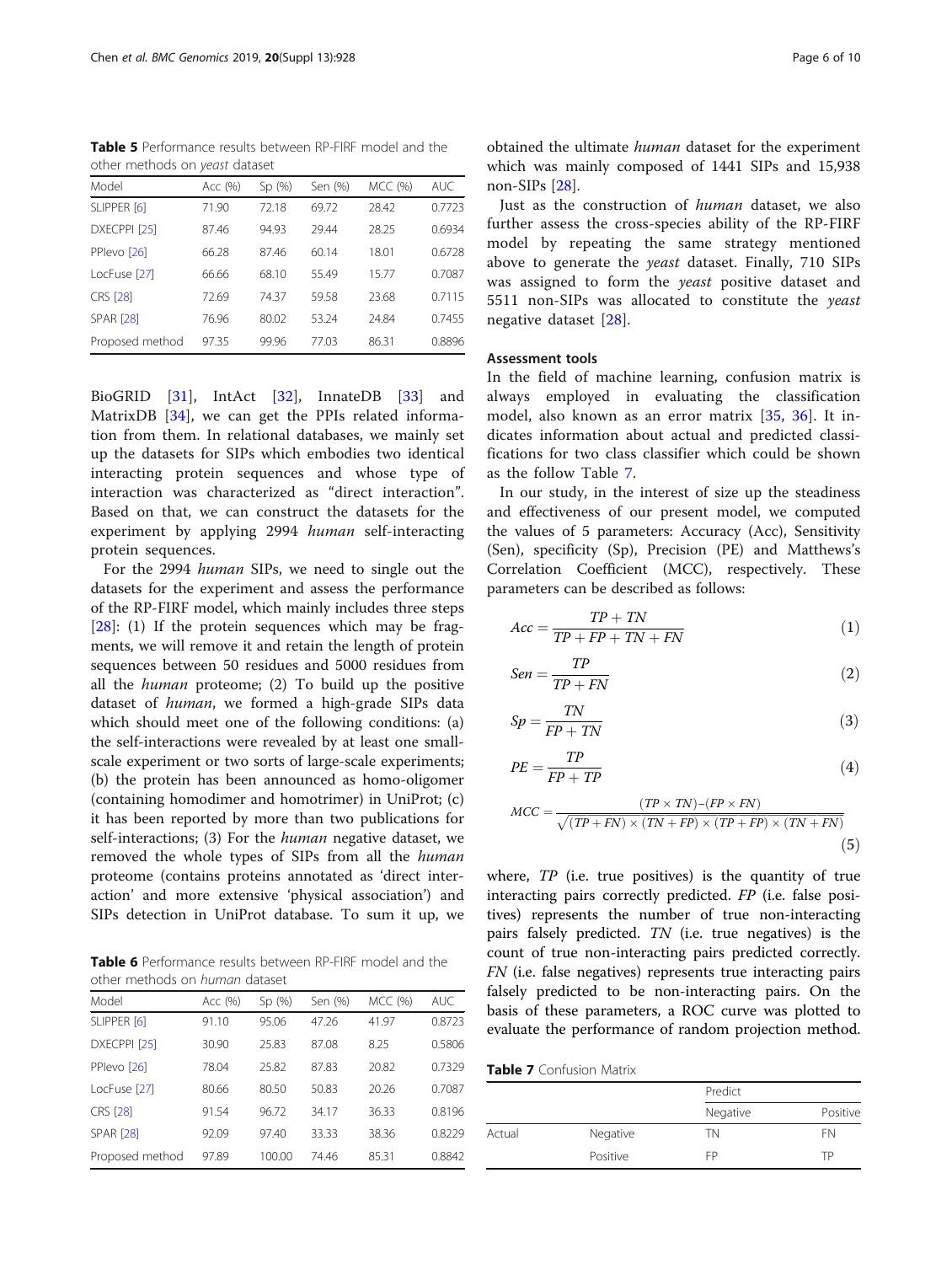And then, we can calculate the area under curve (AUC) to measure the performance of the classifier.

# Position specific scoring matrix

In our experiment, Position Specific Scoring Matrix (PSSM) is a helpful technique which was employed to detect distantly related proteins [\[37\]](#page-8-0). Accordingly, each protein sequence information was transformed into PSSM by using the PSI-BLAST [[38](#page-8-0)]. And then, a given protein sequence can be converted into an  $H \times 20$  PSSM which could be represented as follow:

$$
M = \{M\alpha\beta\ \alpha : 1 = 1 \cdots H, \beta = 1 \cdots 20\}
$$
 (6)

where  $H$  denotes the length of a protein sequence, and 20 is the number of amino acids due to every sequence was constituted by 20 different amino acids. For the query protein sequence, the score  $C_{\alpha\beta}$  indicates that the  $β$ -th amino acid in the position of  $α$  assigned from a PSSM. Therefore,  $C_{\alpha\beta}$  could be described as:

$$
C\alpha\beta = \sum_{k=1}^{20} p(\alpha, k) \times q(\beta, k) \tag{7}
$$

where  $p(\alpha, k)$  represents the occurrence frequency of the k-th amino acid at location of  $\alpha$ , and  $q(\beta,k)$  is the Dayhoff's mutation matrix value between  $\beta$ -th and k-th amino acids. In addition, diverse scores determine different relative location relationships, a greater degree means a strongly conservative position, and otherwise a weakly conservative position can gain a lower value.

Overall, PSSM has been more and more important in the research of SIPs prediction. In a detailed and exact way, we employed PSI-BLAST to obtain the PSSM from each protein sequence for detecting SIPs. To achieve a better score and a large scale of homologous sequences, the E-value parameter of PSI-BLAST was set to be 0.001 which reported for a given result represents the quantity of two sequences' alignments and selected three iterations in this experiment [[39,](#page-9-0) [40](#page-9-0)]. Afterwards we can achieve a 20-dimensional matrix which consists of  $M \times$ 20 elements based on PSSM, where M represents the count of residues of a protein, and 20 denote the 20 types of amino acids.

#### Finite impulse response filters

In the field of digital signal processing (DSP) [[41\]](#page-9-0), finite impulse response filter (FIRF) is one of the most commonly used components, which can perform the function of signal pre-modulation and frequency band selection and filtering. FIRF are widely employed in many fields such as communications [[42](#page-9-0)], image processing  $[43]$  $[43]$  $[43]$ , pattern recognition  $[44]$  $[44]$ , wireless sensor network [\[45](#page-9-0)] and so on. Many methods of DSP were applied in the fundamental research of cytology, brain neurology, genetics and other fields. In our work, we applied FIRF to process the characteristics of protein sequences, which would be used to predict the SIPs. Therefore, many important features of the problem can be fully highlighted by the FIRF method, and then it could devote to the details of the problem. We design it by using Fourier series method in details as follows.

At first, the corresponding Frequency Response Function of FIRF transfer function can be described as:

$$
H(e^{jw}) = \sum_{n=0}^{N-1} h(n)e^{-jwn}
$$
 (8)

where,  $h(n)$  is the available impulse response sequence, and N represents the sample sizes of frequency response H ( $e^{jw}$ ). Given the frequency response  $H_d$  ( $e^{jw}$ ) of ideal filter, and let H  $(e^{iw})$  approach  $H_d$   $(e^{iw})$  infinitely.

$$
H_d(e^{iw}) = \sum_{n=-\infty}^{\infty} h_d(n)e^{-jwn}
$$
 (9)

And then, we can achieve the  $-h<sub>d</sub>(n)$  by employing inverse Fourier transform of  $H_d (e^{iw})$ . The  $h_d(n)$  is built as

$$
h_d(n) = \frac{1}{2\pi} \int_{-\pi}^{\pi} H_d(e^{iw}) e^{iwn} dw
$$
 (10)

where  $h_d(n)$  is a finite length. If  $h_d(n)$  is an infinite length, we can intercept  $h_d(n)$  by applying a finite length of the windows function sequence  $w(n)$ .

$$
h(n) = h_d(n)w(n) \tag{11}
$$

According to the above formula, we can gain the unit sample response for our designed FIR filter. To check the filter whether meet the design requirements by follow formula.

$$
H(e^{jw}) = DTFT[h(n)] \qquad (12)
$$

The integral square error (ISE) between the frequency response of ideal filter and our designed filter can be defined as follow:

$$
\varepsilon^{2} = \frac{1}{2\pi} \int_{-\pi}^{\pi} |H_{d}(e^{jw}) - H(e^{jw})|^{2} dw \qquad (13)
$$

In our study, we cannot directly extract the eigenvalues from the protein because of each protein sequence have the different amino acids composition. To prevent the generation of unequal lengths of feature vectors, we multiply the transpose of PSSM by PSSM to achieve  $20 \times 20$  matrix. and then, we employ the FIRF technique to transform the PSSM of each protein sequence into a feature vector which have the same size with  $20 \times 20$  matrix. Afterwards, these feature values could be computed as a 400-dimensional vector.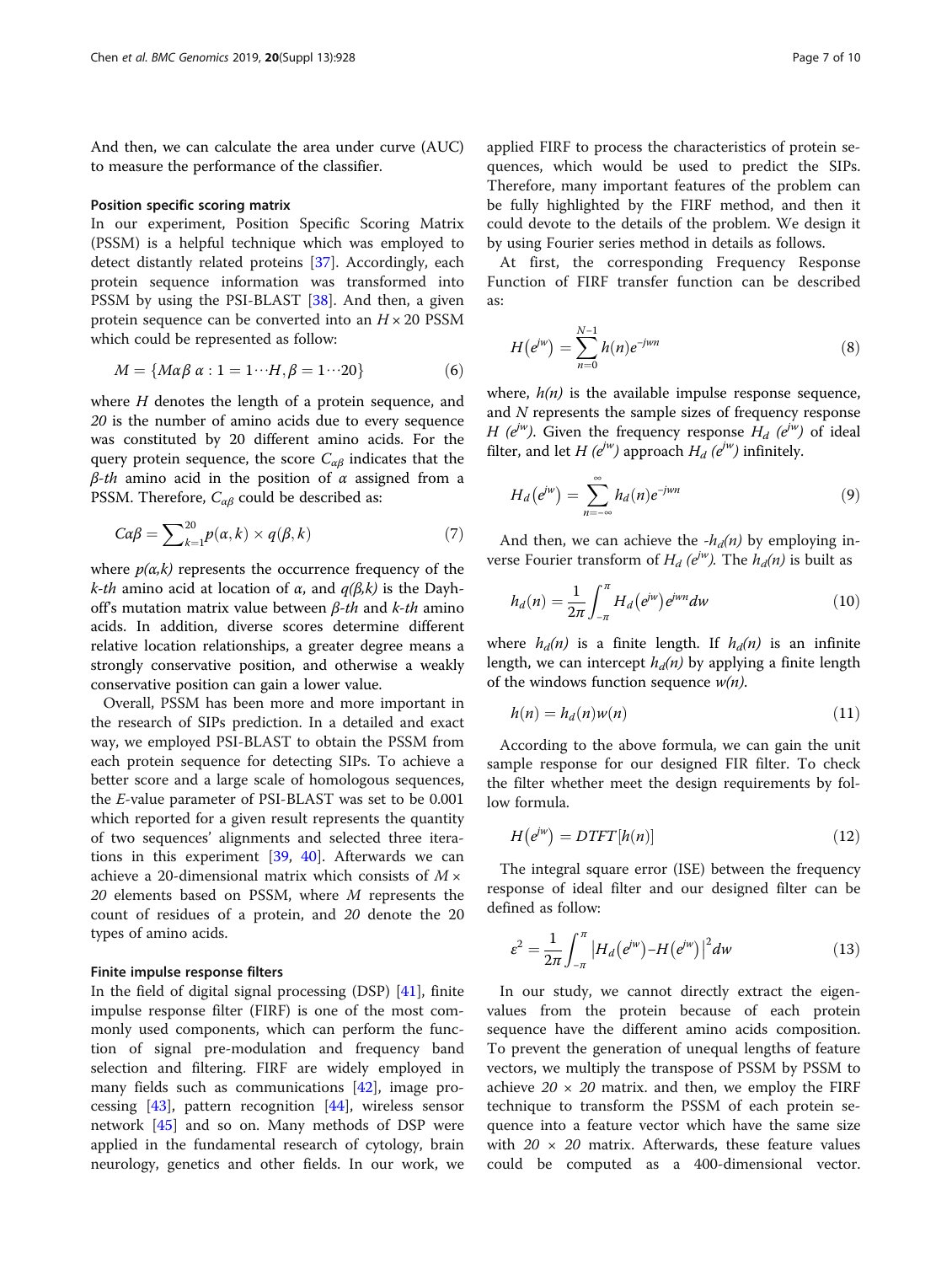Eventually, every protein sequence from the two above mentioned datasets was transformed into a 400 dimensional vector by employing FIRF approach.

For the sake of remove the influence of noise and improve the result of SIPs prediction, we applied the Principal Component Analysis (PCA) to remove the influence of noisy features on the two above mentioned datasets. So as to we can reduce the dimension of the two datasets from 400 to 300. Accordingly, we could employ a small number of information to represent the whole data and push the complexity into smaller, so as to improve the generalization error.

#### Random projection classifier

In mathematics and statistics, Random Projection (RP) is a classifier for dimensionality reduction of some points which lie in Euclidean space. RP classifier showed that N points in N dimensional space can almost always be mapped to a space of dimension *ClogN* with command on the ratio of error and distances [\[46,](#page-9-0) [47\]](#page-9-0). It has been successfully applied in rebuilding of frequency-sparse signals [[48\]](#page-9-0), face recognition [\[49](#page-9-0)], protein subcellular localization [\[50](#page-9-0)] and textual and visual information retrieval [\[51\]](#page-9-0).

We formally describe the RP classifier as follow in details. At first, let

$$
\Gamma = \{Ai\}_{i=1}^{N}, Ai \in \mathbb{R}^{n}
$$
\n<sup>(14)</sup>

be the primitive high dimensional space dataset, where  $n$  represents the high dimension and  $N$  denotes the number of the dataset. The goal of dimensionality reduction is embedding the vectors into a lower dimensional space  $R^q$  from a high dimension  $R^n$ , where  $q < n$ . The output of data is defined as follow:

$$
\tilde{\boldsymbol{\varGamma}} = \left\{ \tilde{\boldsymbol{A}}_i \right\}_{i=1}^N, \tilde{\boldsymbol{A}}_i \in \mathbb{R}^q \tag{15}
$$

where  $q$  is close to the intrinsic dimensionality of  $\Gamma$ . Thus, the vectors of  $\Gamma$  was regarded as embedding vectors.

If we want to reduce the dimension of Γ via random projection method, a random vector set  $\gamma = \{r_i\}$  k  $i = 1$  must be constructed at first, where  $r_i \in \mathbb{R}^q$ . The random basis can be obtained by two common choices as follow [\[46](#page-9-0)]:

- (1) The vectors  $\{r_i\}$  k i = 1 are normally distributed over the  $q$  dimensional unit sphere.
- (2) The components of the vectors  $\{r_i\}$  k i = 1 are chosen Bernoulli + 1/− 1 distribution and the vectors are standardized so that  $||r_i||_{l2} = 1$  for  $i = 1, ..., n$ .

Then, the columns of  $q \times n$  matrix R are consisted of the vectors in *γ*. The embedding result  $\tilde{A}_i$  of  $A_i$  can be got by

$$
\tilde{A}_i = R \cdot A_i \tag{16}
$$

In our proposed method, random projection classifier will be trained on a training set. And we enrich the component of the ensemble method based on random projection.

Next, the size of target space was set to a part of around the space where the training members reside. We built a size of  $n \times N$  matrix G whose columns are made up the column vectors in  $\Gamma$ . The training set  $\Gamma$ have given in Eq.14.

$$
G = (A_1 | A_2 | ... | A_N)
$$
 (17)

Then, we construct k random matrices  ${R_i}$  k  $i = 1$ whose size is  $q \times n$ , q and n are introduced in the above mentioned paragraph, and  $k$  is the quantity of classifiers. Here, the columns of matrices are normalized so as to the  $l_2$  norm is 1.

And then, in our method, to construct the training sets  $\{T_i\}$  k  $i=1$  by projecting G onto  $\{R_i\}$  k  $i=1$  which is the  $k$  random matrices. It can be represented as follow:

$$
T_i = R_i \cdot G, \ \ i = 1, ..., k \tag{18}
$$

The training sets are imported into an inducer and the export results are a piece of classifiers  $\{\ell_i\}$  k i = 1. How to classify a new dataset I through classifier  $\ell_i$ . At first, we embed *I* into the dimensionality reduction space  $R<sup>q</sup>$ . Then, It can be owned via mapping  $u$  to the random matrix  $R_i$  as follow:

$$
\tilde{I} = R_i \cdot I \tag{19}
$$

where  $\tilde{I}$  is the inlaying of u, the classification of  $\tilde{I}$  can be garnered from the classification of I by  $\ell_i$ . In this ensemble method, the random projection classifier use a data-driven voting threshold which is employed to classification outcomes of the whole classifiers  ${ \ell_i }$  $k$  *i* = 1 for the  $\tilde{I}$  to decide produce the ultimate classification result of Ĩ.

In this experiment, the random projections were split up non-overlapping blocks where  $B1 = 10$  and each one carefully chosen from a block of size  $B2 = 30$  that achieved the smallest estimate of the test error. We used the k-Nearest Neighbor (KNN) as base classifier and the leave-one-out test error estimate, where  $k = seq$  $(1, 30, \text{ by } = 8)$ . The prior probability of interaction pairs in the training sample set was taken as the voting parameter. Our classifier integrates the results of taking advantage of the base classifier on the selected projection, with the data-driven voting threshold to confirm the final mission.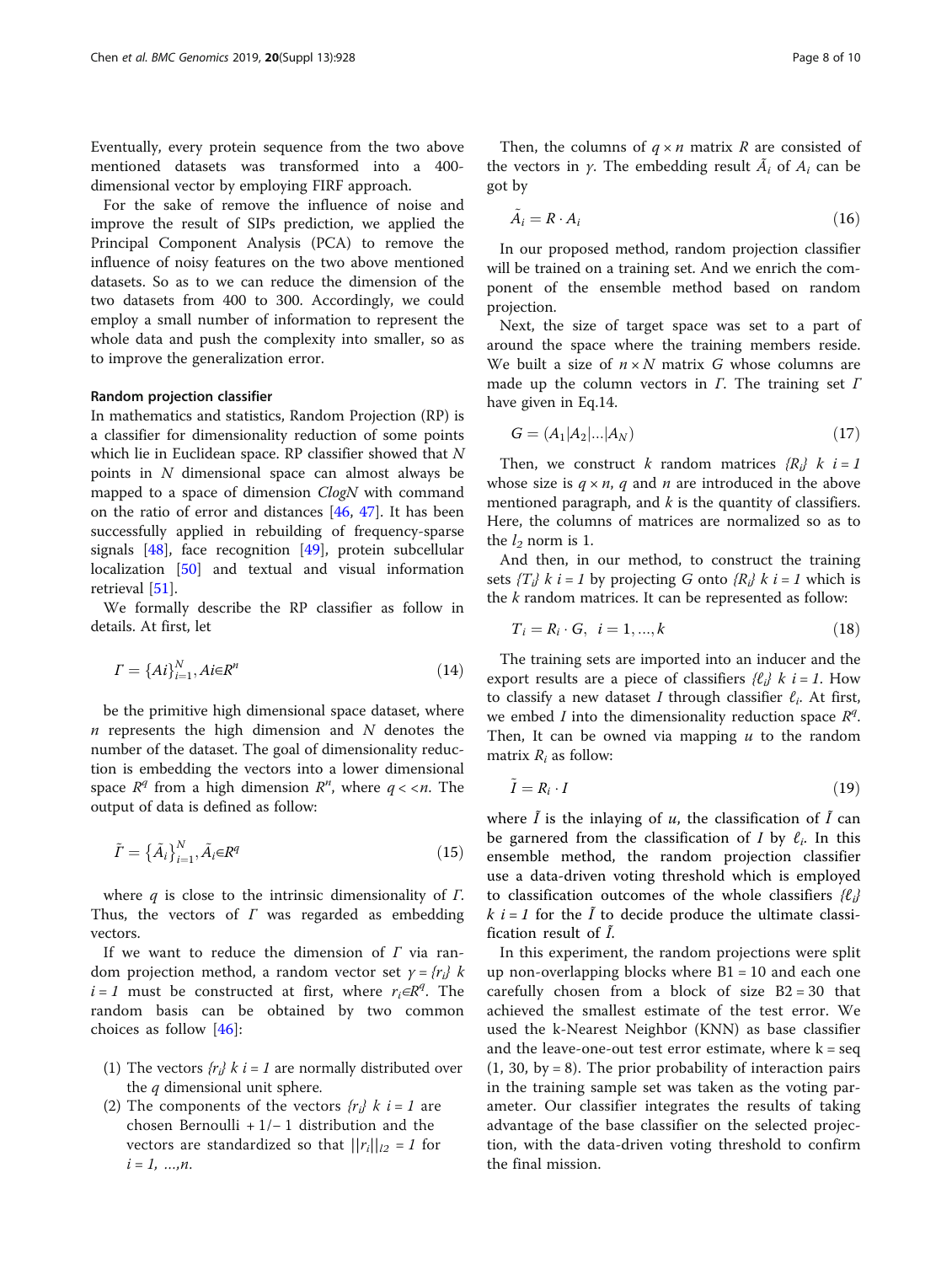#### <span id="page-8-0"></span>Acknowledgments

The authors would like to thank all the guest editors and anonymous reviewers for their constructive advices.

#### About this supplement

This article has been published as part of BMC Genomics Volume 20 Supplement 13, 2019: Proceedings of the 2018 International Conference on Intelligent Computing (ICIC 2018) and Intelligent Computing and Biomedical Informatics (ICBI) 2018 conference: genomics. The full contents of the supplement are available online at [https://bmcgenomics.biomedcentral.com/](https://bmcgenomics.biomedcentral.com/articles/supplements/volume-20-supplement-13) [articles/supplements/volume-20-supplement-13](https://bmcgenomics.biomedcentral.com/articles/supplements/volume-20-supplement-13).

#### Authors' contributions

ZHC and ZHY conceived the algorithm, carried out analyses, prepared the data sets, carried out experiments, and wrote the manuscript; LPL, YBW and YQ designed, performed and analyzed experiments and wrote the manuscript; All authors read and approved the final manuscript.

#### Funding

This work is supported in part by the National Science Foundation of China, under Grants 61373086, 61572506.

#### Availability of data and materials

Not applicable.

Ethics approval and consent to participate Not applicable.

#### Consent for publication

Not applicable.

#### Competing interests

The authors declare that they have no competing interests.

#### Author details

<sup>1</sup>The Xinjiang Technical Institute of Physics and Chemistry, Chinese Academy of Sciences, Urumqi 830011, China. <sup>2</sup>University of Chinese Academy of Sciences, Beijing 100049, China. <sup>3</sup>IBM Research, Beijing 100049, China.

#### Published: 27 December 2019

#### References

- 1. De Las Rivas J, Fontanillo C. Protein–protein interactions essentials: key concepts to building and analyzing interactome networks. PLoS Comput Biol. 2010;6(6):e1000807.
- 2. Marianayagam NJ, Sunde M, Matthews JM. The power of two: protein dimerization in biology. Trends Biochem Sci. 2004;29(11):618–25.
- 3. Hashimoto K, et al. Caught in self-interaction: evolutionary and functional mechanisms of protein homooligomerization. Phys Biol. 2011;8(3):035007.
- 4. Ispolatov I, et al. Binding properties and evolution of homodimers in protein–protein interaction networks. Nucleic Acids Res. 2005;33(11): 3629–35.
- 5. Wang Y-B, et al. Detection of interactions between proteins by using legendre moments descriptor to extract discriminatory information embedded in pssm. Molecules. 2017;22(8):1366.
- 6. Liu Z, et al. Proteome-wide prediction of self-interacting proteins based on multiple properties. Mol Cell Proteomics. 2013;12(6):1689–700.
- 7. Miller S, et al. The accessible surface area and stability of oligomeric proteins. Nature. 1987;328(6133):834.
- 8. You, Z-H, Xiao Li, and Keith CC Chan. An improved sequence-based prediction protocol for protein-protein interactions using amino acids substitution matrix and rotation forest ensemble classifiers. Neurocomputing. 2017;228:277-82.
- You Z, et al. A SVM-based system for predicting protein-protein interactions using a novel representation of protein sequences. In: Intelligent Computing Theories. Berlin Heidelberg: Springer; 2013. p. 629–37.
- 10. You, Z-H, et al. Prediction of protein-protein interactions from amino acid sequences using extreme learning machine combined with auto covariance descriptor. In: 2013 IEEE Workshop on Memetic Computing (MC). IEEE, 2013; 80-85.
- 11. Zhang QC, et al. Structure-based prediction of protein–protein interactions on a genome-wide scale. Nature. 2012;490(7421):556.
- 12. Zou Q, et al. Pretata: predicting TATA binding proteins with novel features and dimensionality reduction strategy. BMC Syst Biol. 2016;10(4):114.
- 13. Hamp T, Rost B. Evolutionary profiles improve protein–protein interaction prediction from sequence. Bioinformatics. 2015;31(12):1945–50.
- 14. Wan S, Duan Y, Zou Q. HPSLPred: an ensemble multi-label classifier for human protein subcellular location prediction with imbalanced source. Proteomics. 2017;17(17–18):1700262.
- 15. Song L, et al. nDNA-prot: identification of DNA-binding proteins based on unbalanced classification. BMC Bioinformatics. 2014;15(1):298.
- 16. Pitre S, et al. PIPE: a protein-protein interaction prediction engine based on the re-occurring short polypeptide sequences between known interacting protein pairs. BMC Bioinformatics. 2006;7(1):365.
- 17. Xia J-F, Han K, Huang D-S. Sequence-based prediction of protein-protein interactions by means of rotation forest and autocorrelation descriptor. Protein Pept Lett. 2010;17(1):137–45.
- 18. Li T, et al. A scored human protein–protein interaction network to catalyze genomic interpretation. Nat Methods. 2017;14(1):61.
- 19. Wang Y-B, et al. Predicting protein–protein interactions from protein sequences by a stacked sparse autoencoder deep neural network. Mol BioSyst. 2017;13(7):1336–44.
- 20. Chang C-C, Lin C-J. LIBSVM: a library for support vector machines. ACM Trans Intell Syst Technol. 2011;2(3):27.
- 21. Wang L, et al. A computational-based method for predicting drug–target interactions by using stacked autoencoder deep neural network. J Comput Biol. 2018;25(3):361–73.
- 22. Peres D, Cancelliere A. Derivation and evaluation of landslide-triggering thresholds by a Monte Carlo approach. Hydrol Earth Syst Sci. 2014;18(12): 4913–31.
- 23. Li J-Q, et al. PSPEL: in silico prediction of self-interacting proteins from amino acids sequences using ensemble learning. IEEE/ACM Trans Computat Biol Bioinform. 2017;14(5):1165–72.
- 24. Wang Y, et al. Predicting protein interactions using a deep learning method-stacked sparse autoencoder combined with a probabilistic classification vector machine. Complexity. 2018;2018.
- 25. Du X, et al. A novel feature extraction scheme with ensemble coding for protein–protein interaction prediction. Int J Mol Sci. 2014;15(7): 12731–49.
- 26. Zahiri J, et al. PPIevo: protein–protein interaction prediction from PSSM based evolutionary information. Genomics. 2013;102(4):237–42.
- 27. Zahiri J, et al. LocFuse: human protein–protein interaction prediction via classifier fusion using protein localization information. Genomics. 2014; 104(6):496–503.
- 28. Liu X, et al. SPAR: a random forest-based predictor for self-interacting proteins with fine-grained domain information. Amino Acids. 2016;48(7): 1655–65.
- 29. Consortium U. UniProt: a hub for protein information. Nucleic Acids Res. 2014;43(D1):D204–12.
- 30. Salwinski L, et al. The database of interacting proteins: 2004 update. Nucleic Acids Res. 2004;32(suppl\_1):D449–51.
- 31. Chatr-Aryamontri A, et al. The BioGRID interaction database: 2017 update. Nucleic Acids Res. 2017;45(D1):D369–79.
- 32. Orchard S, et al. The MIntAct project—IntAct as a common curation platform for 11 molecular interaction databases. Nucleic Acids Res. 2013; 42(D1):D358–63.
- 33. Breuer K, et al. InnateDB: systems biology of innate immunity and beyond—recent updates and continuing curation. Nucleic Acids Res. 2012; 41(D1):D1228–33.
- 34. Launay G, et al. MatrixDB, the extracellular matrix interaction database: updated content, a new navigator and expanded functionalities. Nucleic Acids Res. 2014;43(D1):D321–7.
- 35. Stehman SV. Selecting and interpreting measures of thematic classification accuracy. Remote Sens Environ. 1997;62(1):77–89.
- 36. Provost FJ, Fawcett T, Kohavi R. The case against accuracy estimation for comparing induction algorithms. In: ICML; 1998.
- 37. Gribskov M, McLachlan AD, Eisenberg D. Profile analysis: detection of distantly related proteins. Proc Natl Acad Sci. 1987;84(13):4355–8.
- 38. Altschul SF, Koonin EV. Iterated profile searches with PSI-BLAST—a tool for discovery in protein databases. Trends Biochem Sci. 1998;23(11):444–7.